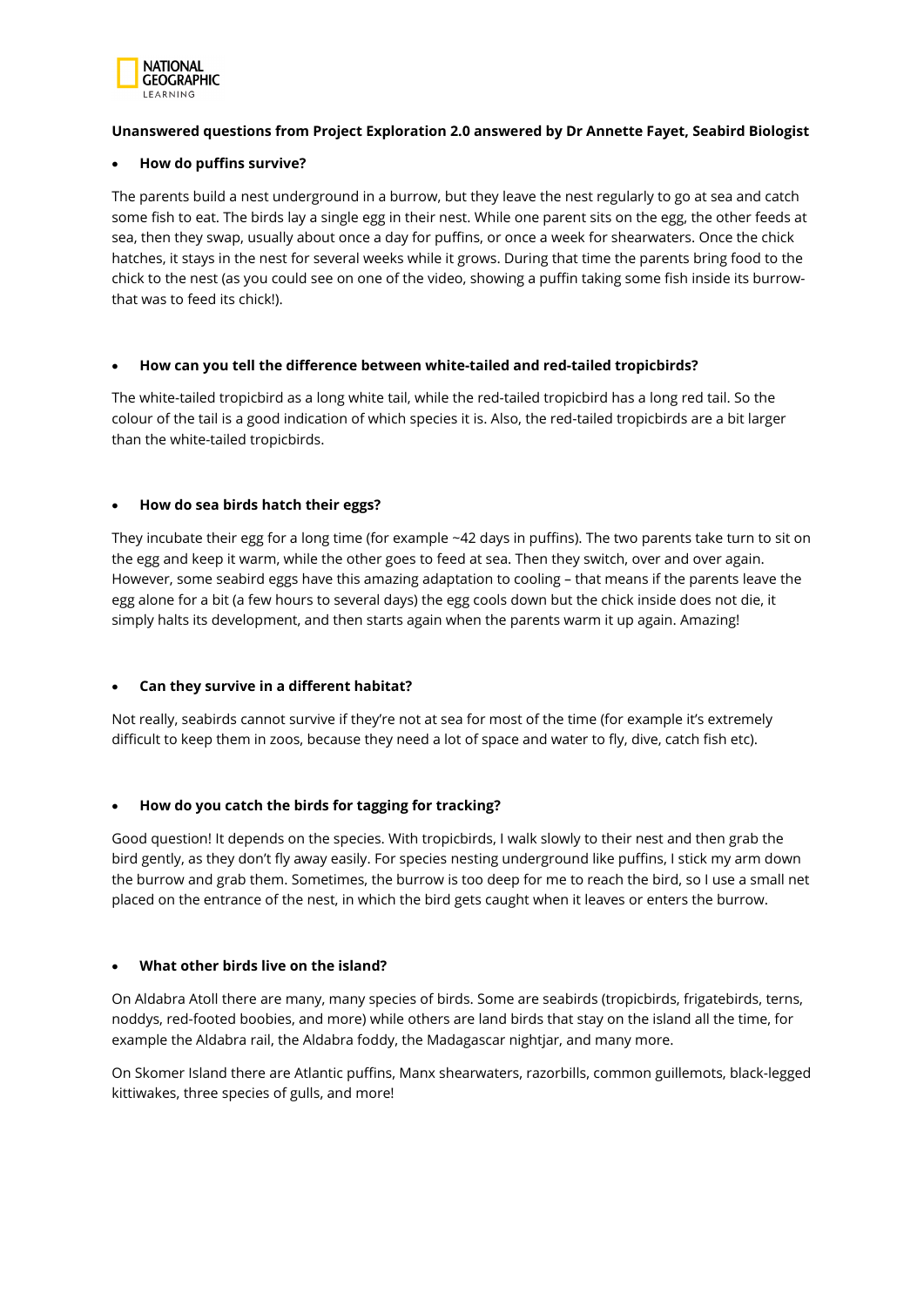

#### • **How can the birds protect their eggs from the rats?**

That's the problem: they can't. That's because seabirds have evolved on rat-free remote islands and so they don't have defences against them once rats invade these islands (often the rats invaded after shipwrecks in the 19th century), and many millions of seabirds (and other species) have disappeared because of rats. That's why the only way to help them quickly is to conduct rat eradications, but these are very costly and difficult to do. However there are success stories where rats have been removed and seabirds are recovering, so it is possible!

### • **How do you define male and female birds?**

Good question! Generally, and unlike land birds, seabird males and females look approximately the same. Sometimes females are a bit smaller but this isn't always clear. There are two ways I use to determine the sex of seabirds I study: if I am here on the day the egg is layed, I check the cloaca of the bird (where the egg comes out of): it's its small and looks normal it's a male, if it's all bruised and swollen it's a female (because she's just had to lay an enormous egg). Otherwise, I take a feather from the birds and I send it to the lab for DNA analysis, which will identify if the bird has male or female chromosomes. Note that in birds it's the female that has two different sex chromosomes (Z and W) while the male as only one type (two Z chromosomes). That's the opposite of us humans, where females only have one type (two X chromosomes) while males have X and Y.

### • **Why are their beaks different shapes?**

Good question! The beak shape in birds is usually related to the type of food the bird eats, and the method to catch the food/prey. In some seabirds like puffins the beak is also what we call a sexual ornament, that means it is used to attract a mate, and that's why they have this brightly colour beak.

# • **How long until they disappear completely?**

Re tropicbirds: We don't know. For this we would need to understand better how many there are exactly and how their reproduction is affected, and then model their declines. My research is only just the beginning, but hopefully as it continues we will have a better idea. For some species it's already almost too late, for example the Balearic shearwater in the Mediterranean Sea is predicted to disappear in 60 years if we don't make major conservation efforts now, and the only population of Amsterdam Albatross, which nests on Amsterdam Island in the southern Indian Ocean, only has ~130 individuals left.

# • **Which sea birds life the longest?**

Albatrosses are some of the longest lived bird species on the planet, with the oldest known bird being 70 (you may have heard of her, she is a Laysian albatross called Wisdom nesting on Midway Atoll, and she is currently raising a chick!)

# • **How does a penguin don't fly even though if it's a bird?**

Most birds fly but some, through evolution, have lost the ability to fly, most likely because they didn't need it (e.g. several bird species in New Zealand like the kiwi or the takahe, because they were no terrestrial predators) or because it was too energetically demanding, which is the case of penguins. Their wings have